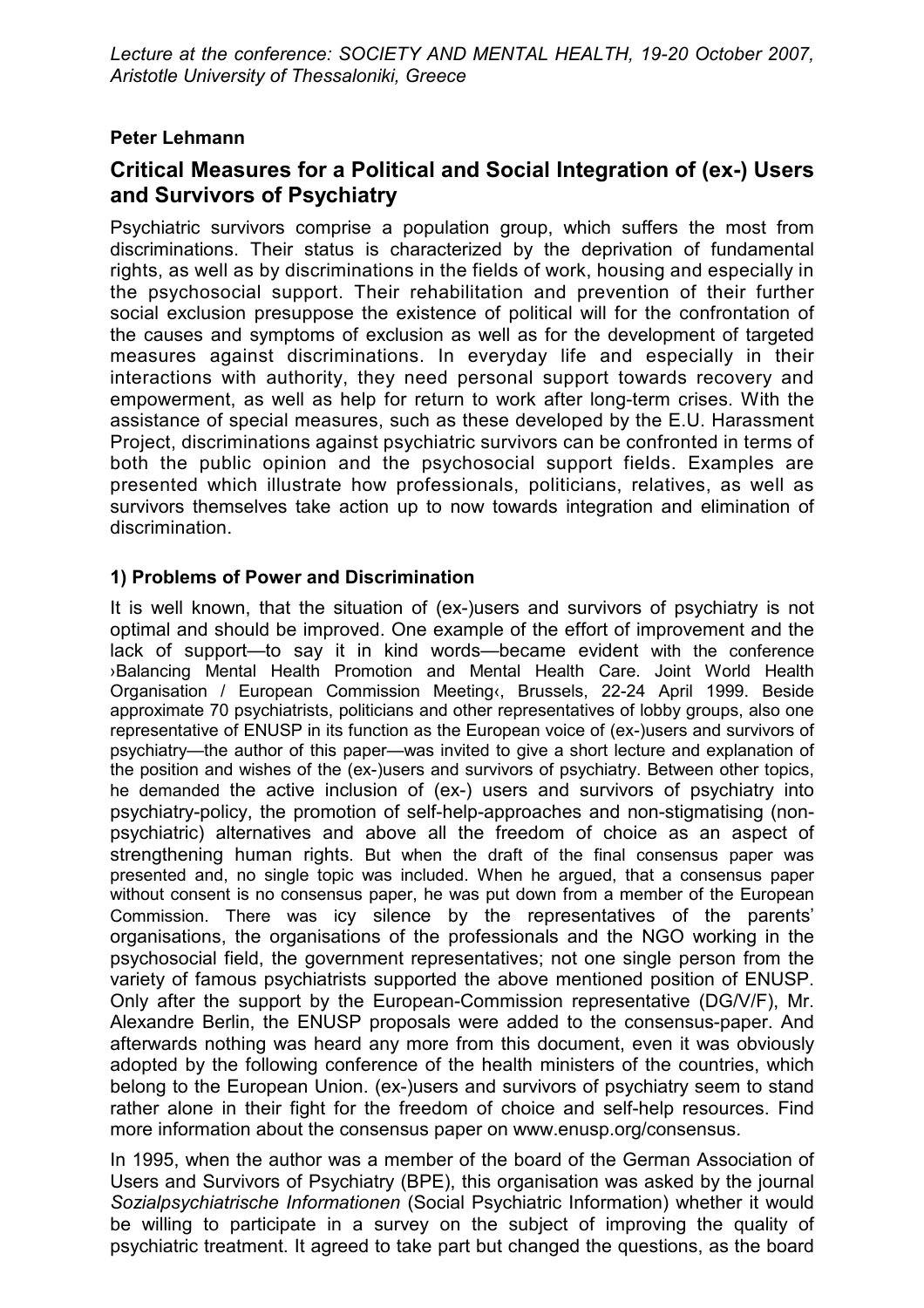members could not agree on whether any type of psychiatric treatment could be considered "quality." The following are some of the questions it put to 665 members of the association—(ex-)users and survivors of psychiatry who were more or less critical of psychiatry:

Did the psychiatrists address the problems which led to your admission? Was vour dignity respected at all times? Were you fully and comprehensibly informed of the risks and so-called side effects of treatment measures? Were you informed about alternative treatments? What was lacking to the detriment of qualitatively good psychiatric care?

Over 100 members of the association (BPE) responded to the survey. The result: only 10 percent of those who answered said that psychiatry had helped them find a solution to the problems that had led to their psychiatrisation. Ninety percent said that their dignity had been violated. In response to the question of whether they had been informed about the risks and "side effects" of treatment measures, not one single person replied with "yes" (Peeck, et al., 1995).

Later studies conducted wholly or in part by independent survivors, such as the European study Harassment and Discrimination Faced by People with Psycho-Social Disability in Health Services produced similar results. This transnational study was conducted at the behest of the European Commission. In it, the associations of (ex-)users and survivors of psychiatry and their families from the U.K., Austria, Germany, the Netherlands. Spain and France in conjunction with a Belgian research institute put the questions to families and (ex-)users and survivors of psychiatry. The result was the same: All over Europe, people with mental health problems (or people who are called mentally ill of mentally disabled) face harassment and are systematically discriminated against in the medical and psychiatric sector, that means, they are treated less favourably than people with medical diagnoses. Main findings on harassment and discrimination in health and mental health services:

Physical problems are not taken seriously, but attributed to psychological problems. Psychiatric drugs are prescribed without informed consent. Complaints are dismissed as part of pathology. The right to read your own treatment record is rejected. Patients are threatened with discharge. separation, forced treatment or enhancement of the psychiatric drugs' dose, if they do not accept the offered treatment.

Read more about the different forms of discrimination in the health care and in the psychosocial field on the internet at www.enusp.org/newsletter/2003-6.pdf, pp. 19-22.

### 2) Recommendations to Combat Harassment and Discrimination Faced by People with Psycho-social Disability in Health Services

As a result of the European study, the "Recommendations to combat Harassment and discrimination faced by people with psycho-social disability in health services" were published and presented in Brussels to the public, to the European Commission, and of course the participating organisations should make them public in their countries, and the Antidiscrimination Unit of the European Commission should finance the Antidiscrimination poster, which was one main result of the programme... But it would be true to say: should be a main result, because after the presentation of the Antidiscrimination poster, never anybody heard anything about it any more. Discrimination is everywhere.

The recommendations to combat harassment and discrimination faced by people with psychosocial disability in health services covered several levels:

The (ex-)users and survivors of psychiatry movement should be promoted. They should support and reinforce campaigning and decision-making at all the levels, in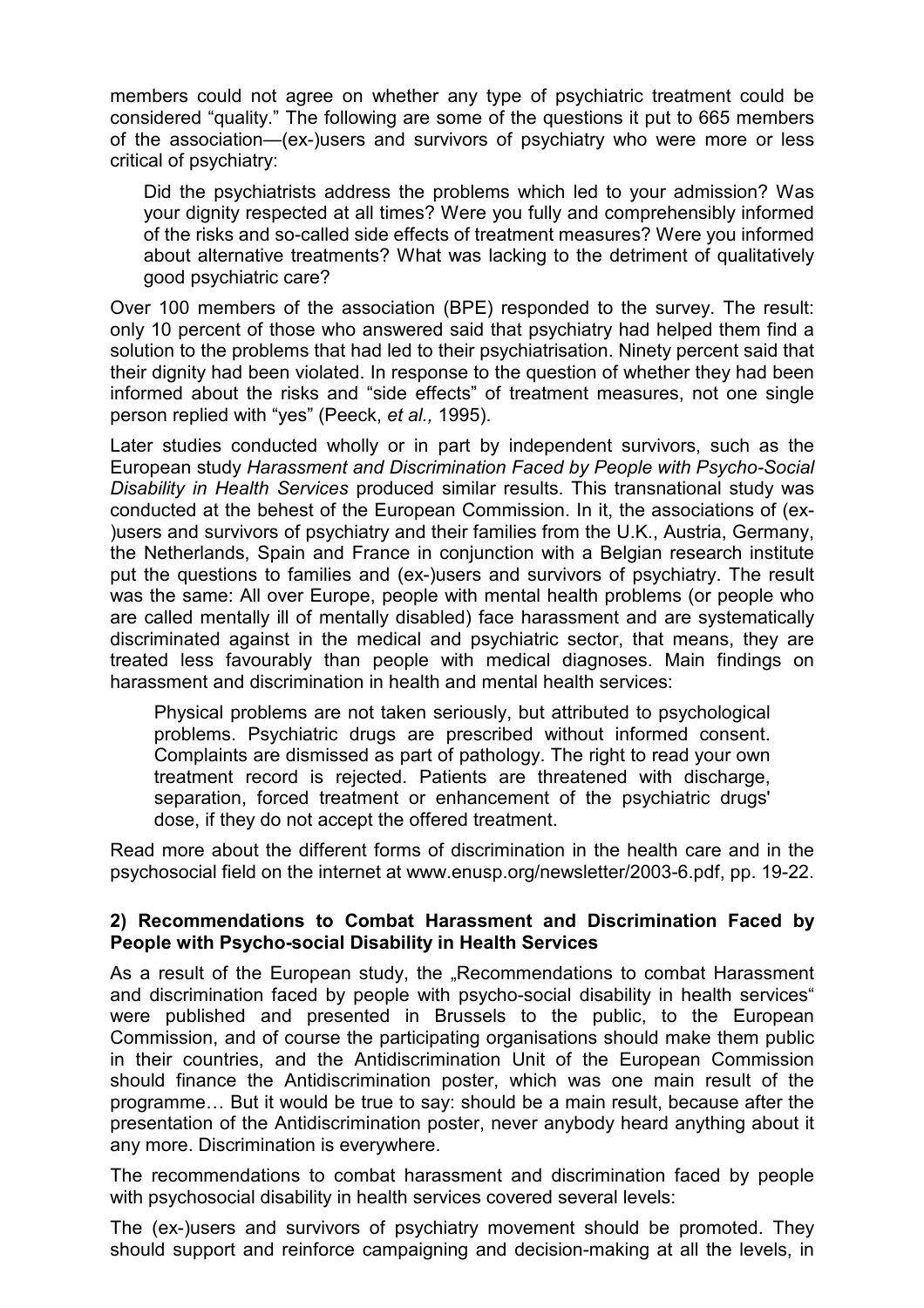particular at the level of professionals' organisations and political organisms. Effective participation of trained (ex-)users and survivors of psychiatry is essential for the implementation and development of quality standards and research projects. Funding and support should be invested in:

- (Free) training programmes for (ex-)users and survivors of psychiatry so they can protect themselves from discrimination, become user/survivor workers employed at all levels and become trainers themselves in programmes to combat harassment and discrimination.
- The effective representation of (ex-)users and survivors of psychiatry or user/survivor workers in crisis centres, counselling centres, public relations work, research projects, congresses, networking and international exchange of organisations representing (ex-) users and survivors of psychiatry.
- The support of initiatives of peer coaching, regional self-help centres and meeting places.
- The mental health service user/survivor experience and perspective should be represented at all stages in the training of health care professionals, right from the start of their professional career. This will help professionals to become more familiar with the user/survivor perspective that is in definition different from their own

Legislation on discrimination and boards of appeal

- Laws on equality of treatment should be adopted and funds provided so that these laws can be put into practice. One major objective is to adopt laws that guarantee the respect of human rights in a pro-active way. These laws should focus on the protection of human dignity, the right not to be violated, the right to self-determination, the right to privacy and the right to respect, for example through legal protection of advance directives, or through the introduction of a suicide register.
- There should be boards of appeal that receive the authority and structural  $\bullet$ guaranteed possibilities to sanction institutions and to influence decisionmakers. They should be: organised nationally, regionally and locally; legally covered; easily accessible (anonymous upon request) and functioning independently from medical and psychiatric institutions (to protect confidentiality and to guarantee the support of victims of discrimination as it is demanded by the anti-discrimination framework of the European Union. It would be desirable that the controlling is by (ex)-users and survivors of psychiatry. The possibility to ask for professional advice when needed should be there, the financial resources for such advice too.

Find more information about the recommendations on the internet at www.enusp.org/harassment.

#### 3) The Dresden Example of a Model Measure to Combat Harassment and **Discrimination**

A good example of the user and survivor involvement was the agreement of the unified users and survivors of psychiatry with the Organizing Committee of the congress on "Coercive Treatment in Psychiatry: A Comprehensive Review", run by the World Psychiatric Association (WPA). Dresden, Germany, June 2007. The agreement from April 21, 2006 included:

In the congress announcement users and survivors of psychiatry were  $\bullet$ welcomed.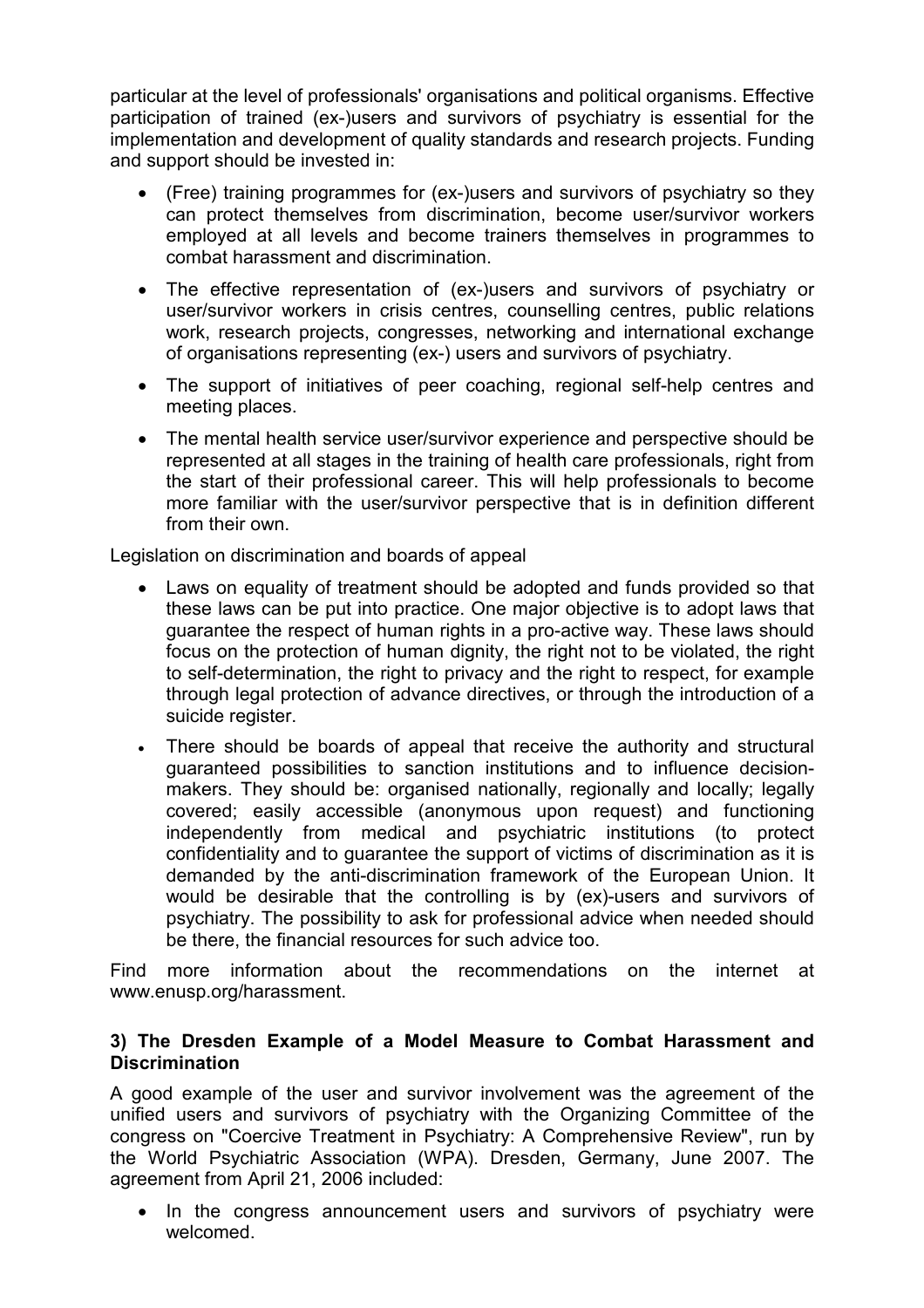- Ten scholarships for (ex-)users and survivors of psychiatry who offer active participation.
- Two (from 10) key-note-speeches.
- $\bullet$ Reduced registration-fee for users/survivors who do not offer an own contribution.
- Participating in press conference.
- User/survivor-run congress book-stand.
- Meeting room for users/survivors only for recovery and retreat.
- $\bullet$ Joining the Organisation and Scientific Committee.

Find all important congress documents on the internet at www.enusp.org/dresden.htm.

### 4) More Critical Measures for an Integration of (ex-)Users and Survivors of **Psychiatry**

Like all other suppressed groups in the society, only if (ex-)users and survivors of psychiatry start to organize and build a powerful organisation, they can hope that there is a chance that their demands are heard. Discrimination and exclusion show the importance of strong user/survivor organisations, the support of self-help, international exchange by financial and organisational support, cooperation between user/survivor-organisations and supporting organisations to have solidarity in practice, the integration of an independent user/survivor input in universities, magazines, the openness of professionals for publications of independent users/survivors and their organisations respectively mixed organisations with a meaningful input of independent users/survivors of psychiatry.

If you take a closer look at history and even at current developments, you can find a series of successful approaches that reject discrimination and exclusion of alternative approaches to psychic problems that many users and survivors of psychiatry want and which refer to the social nature of psychic problems. Withholding information on alternatives is another form of discrimination that denies users and survivors of their right to access to the services they most want. A number of functioning alternatives you can find in the book Alternatives Beyond Psychiatry: ranging from the Soteria approach, the Windhorse project and the Berlin Runaway House, to non- or antipsychiatric projects in Alaska and Sicily, and Jaakko Seikkula's "Open Dialogue" in Finland. All of these approaches lead to a substantial reduction in coercive measures and drug prescriptions. Also family organisations can play a supporting role. Karyn Baker from the Family Outreach and Response Program (FOR) in Toronto reports how families affected by psychiatry are being trained to support their relatives in the recovery process, instead of, as usual, pushing them to take psychotropic drugs, resulting in their becoming "career mental patients." And there are a lot of strategies realizing alternatives and humane treatment, like the personal ombudsmen service in Skåne, Sweden, the Alaskan association Psych Rights in getting millions in public funds reallocated to the development of non-psychiatric alternatives, advance directives, MindFreedom International, which is accredited as an NGO at the United Nations and advocates for human rights as a basis for a non-violent revolution in mental health, user-controlled research as an underpinning for alternative approaches, the training of former psychiatric patients for user/survivor involvement work in mental health and social care, the International Network Toward Alternatives and Recovery (INTAR—www.intar.org), founded in 2003, which is dedicated to advancing the knowledge and availability of alternative approaches for individuals experiencing severe mental distress (Stastny & Lehmann, 2007).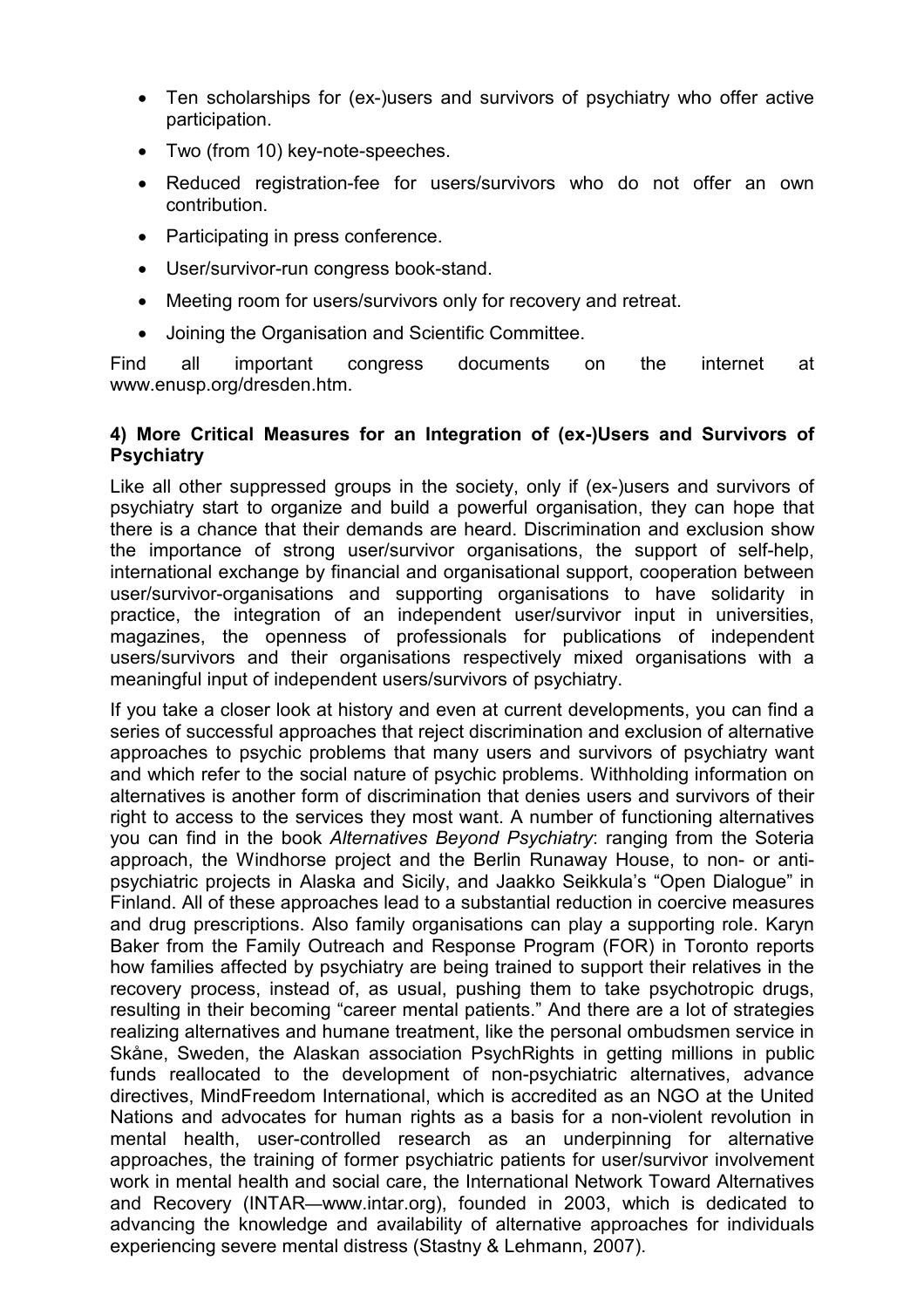Respect of human rights, freedom of choice and availability of non-medical alternatives are the cornerstones of the political and social integration of (ex-)users and survivors of psychiatry.

## 5. Employment Needs of People with Mental Health Problems

In 1997, Mary Nettle, since 2004 Chair of the European Network of (ex-)Users and Survivors of Psychiatry (ENUSP—www.enusp.org), published her paper "Employment" Needs of People with Mental Health Problems" (Nettle, 1997) which now was worked over. She wrote that the current rate of unemployment for people with psychiatric problems is 70-80%. Not because people do not want to work, but because current work structures are not flexible enough to accommodate the up and down nature of peoples' emotional lives:

Prejudice (stigma) and ignorance means employers reject people with a history of so-called mental illness. This causes people to lie about their psychiatric history and therefore have no support if they need time off work often leading to them being dismissed from their job.

Particularly in Northern Europe the Social Security system provides a minimum income for people unable to work, but the rigid, inflexible way in which the rules are enforced can lead to what in the UK is called the Benefit Trap. This means that if you are able to get a job you have to give up all your benefit, which may be worth more than the job pays, and, if you find the job is too stressful and have to give it up, you spend a lot of time waiting, often with no money at all, to be able to get the level of benefit you had before

In the UK we have a Disability Discrimination Act, which specifically includes people with a history of mental health problems. The equivalent act in the USA includes people with so-called psychiatric disabilities. The criteria used to define disability varies according to individual experience. The way this experience is described varies from country to country. There is a debate within the movement of (ex-) users and survivors of psychiatry as to whether we should consider ourselves to be disabled. Within ENUSP, the definition of "service user" is left to the individual. This can be the same for a definition of disability. My view is that you are disabled if society treats you differently and there is no doubt this happens to us because of our mental illness label.

ENUSP established four principles in 1995.

1. People experiencing emotional distress should enjoy equal opportunity and treatment in respect of access to, retention and advancement in paid employment, which corresponds with their own informed choice and takes account of existing skills. In this principle, the rights of men and women experiencing emotional distress should be respected.

2. Equality of opportunity for persons experiencing emotional distress shall extend to all levels of work organisation and management. This calls for respect for confidentiality of personal information.

3. Every workplace should conform to standards established by the social partners ensuring a healthy and empowering work place.

4. Special positive measures, such as wage subsidiaries and supported employment schemes, shall not be regarded as stigmatising or discriminatory against other workers.